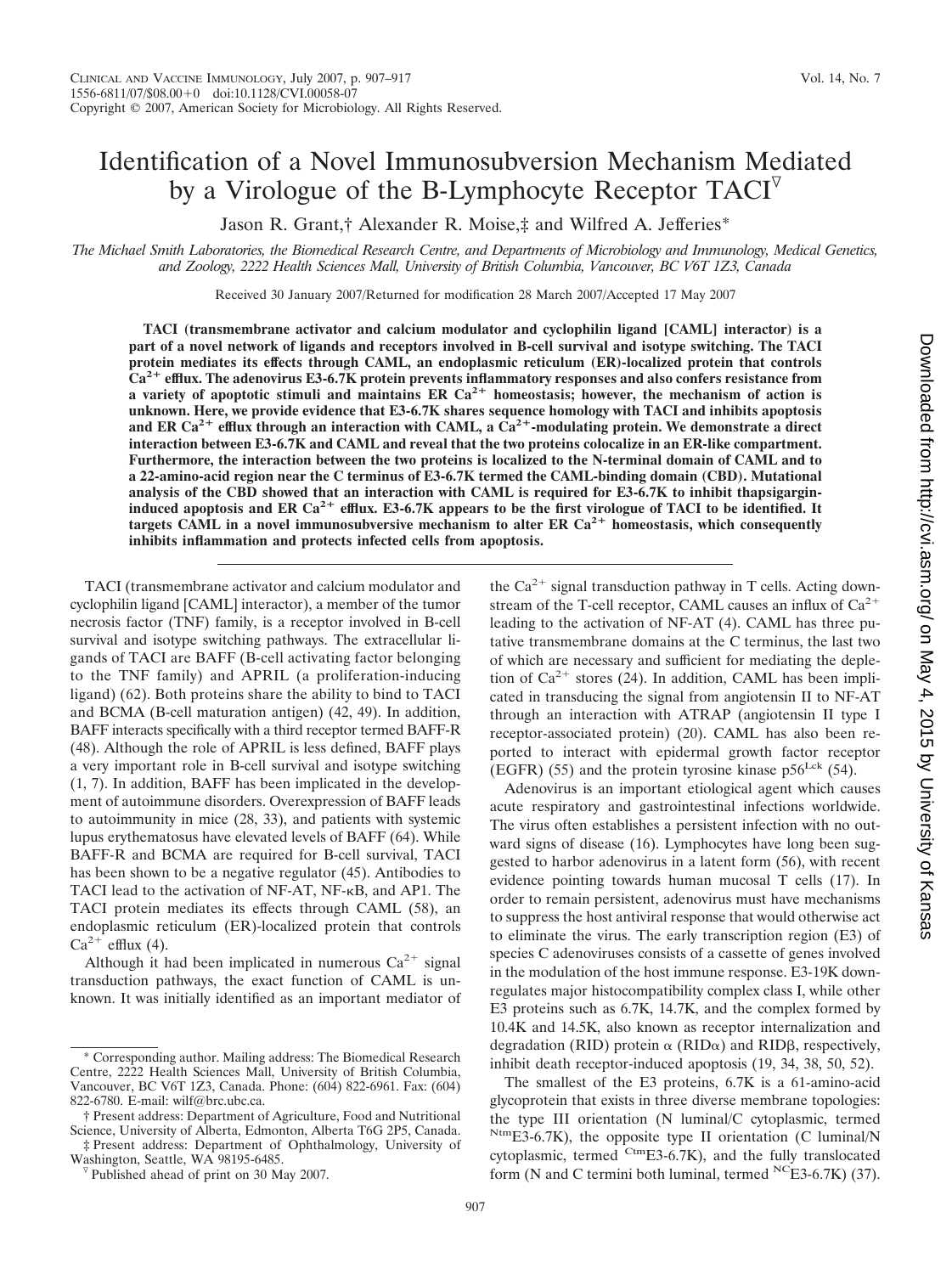E3-6.7K appears to have two separate yet not necessarily exclusive roles in inhibiting apoptosis. The first demonstrated function for E3-6.7K was that in conjunction with the RID complex, E3-6.7K is able to down-regulate the TNF-related apoptosis-inducing ligand (TRAIL) receptors. Although localized primarily in the ER (61), a small fraction of E3-6.7K reaches the plasma membrane, where it can interact with  $RID\beta$  (2). E3-6.7K was shown to be required for RID-mediated down-regulation of TRAIL-R2 (2, 32). With regard to TRAIL-R1, the requirement for E3-6.7K is less clear. One group showed that E3-6.7K is necessary for the optimal downregulation of TRAIL-R1 (2), whereas another group showed that the down-regulation of the receptor is independent of E3-6.7K (52). The RID complex also down-regulates Fas (50), TNF-R1 (15), and EGFR (51); however, E3-6.7K was not shown to be required for any of these effects.

The second role of E3-6.7K involves the inhibition of apoptosis independent of other virus proteins. It protects transfected cells against death receptor-mediated apoptosis induced through Fas, TNF receptor, or TRAIL receptors. Cells expressing E3-6.7K also had reduced levels of apoptosis after treatment with thapsigargin (38), a compound that induces apoptosis by mimicking a sustained  $Ca^{2+}$  flux. An examination of ER  $Ca^{2+}$  flux showed that the presence of E3-6.7K resulted in a reduction of thapsigargin-induced  $Ca^{2+}$  release, thereby suggesting a role in events that regulate  $Ca^{2+}$  homeostasis.

The mechanism by which E3-6.7K regulates  $Ca^{2+}$  homeostasis remains to be elucidated. However, it joins a very small family of other viral proteins that modulate cellular  $Ca^{2+}$ . In fact, only two other viral proteins are known to inhibit apoptosis by altering cellular  $Ca^{2+}$ : the coxsackievirus 2B protein and the Kaposi's sarcoma-associated herpesvirus K7 protein. The 2B protein is a small (97- to 99-amino-acid) transmembrane protein localized to the ER and Golgi membranes, where it appears to form pores as homomultimers (57). These pores reduce mobilizable  $Ca^{2+}$  stores available to induce apoptosis (6). The K7 protein is a small (126-amino-acid) transmembrane protein localized to the mitochondria and to a lesser extent to the ER (59). K7 alters the kinetics and amplitude of cellular  $Ca^{2+}$  fluxes and inhibits apoptosis induced by thapsigargin through an interaction with CAML (14).

The small size of E3-6.7K and its lack of sequence homology with 2B or other channel proteins suggest that it is unlikely to form pores on its own. A more likely hypothesis is that E3-6.7K interacts with a cellular protein involved in  $Ca^{2+}$  homeostasis.

## **MATERIALS AND METHODS**

**Cell lines and culture conditions.** The human T-cell leukemia line Jurkat, clone E6-1, and the human cervical carcinoma cell line HeLa were obtained from American Type Culture Collection (Manassas, VA). Jurkat cells were maintained in RPMI 1640 medium (Invitrogen, Carlsbad, CA) supplemented with 10% fetal bovine serum, 2 mM L-glutamine, 1 mM sodium pyruvate, and 20 mM HEPES. HeLa cells were maintained in Dulbecco's modified Eagle medium (Invitrogen) supplemented with 10% fetal bovine serum, 2 mM L-glutamine, 1 mM sodium pyruvate, and 20 mM HEPES.

**Plasmid constructs.** Full-length E3-6.7K, truncations of E3-6.7K, and fulllength human TACI DNA were cloned into pGBKT7 (Clontech, Mountain View, CA), and DNAs for full-length human CAML or the N-terminal region of CAML (NT-CAML) were cloned into pGADT7 (Clontech) by PCR using forward primers containing an NdeI site and reverse primers containing a BamHI site. For E3-6.7K and its truncations, the template DNA consisted of the EcoRI D fragment of the E3 region of adenovirus type 2 (Ad2) (a kind gift from

W. S. M. Wold); for TACI, the template DNA was IMAGE clone ID 5213128 (Incyte Genomics, Wilmington, DE), which contains full-length human TACI cDNA; and for CAML and NT-CAML, the template DNA was IMAGE clone ID 3884754 (Incyte Genomics), which contains the full-length human CAML cDNA. E3-6.7K DNA was also cloned into the green fluorescent protein (GFP) mammalian expression vector pIRES-hrGFP-1a (Stratagene) and in frame with yellow fluorescent protein (YFP) at the 3' end in pEFYP-C1 (Clontech) to generate piGFP/6.7K and pYFP-6.7K, respectively. The cysteine mutations of E3-6.7K in pGBKT7 and pIRES-hrGFP-1a were introduced by PCR-based mutagenesis (5). CAML and NT-CAML DNA were also cloned into pcDNA 3.1 (Invitrogen) in frame with an N-terminal hemagglutinin (HA) tag to produce pcDNA-HA-CAML and pcDNA-HA-NT-CAML, respectively.

**Yeast two-hybrid assay.** The yeast two-hybrid assay was performed using the *Saccharomyces cerevisiae* AH109 strain (Clontech), which contains the GAL4 inducible reporter genes *His* and *Ade2* (26). The cells were transformed with appropriate pGBKT7 bait and pGADT7 prey constructs using the polyethylene glycol/lithium acetate method (18) and grown on minimal synthetic dropout (SD) medium in the absence of Leu and Thr (SD-LT). As the vectors pGBKT7 and pGADT7 contain *TRP1* and *LEU2* genes, respectively, growth on SD-LT ensures that both vectors are present. Interactions between bait and prey proteins were tested by plating colonies on SD medium lacking Leu, Thr, Ade, and His (SD-LTAH). Growth on SD-LTAH indicated an interaction between the two proteins. Transformed yeast cells were grown for 72 h at 30°C on selective medium.

Quantification of yeast two-hybrid interactions was measured by yeast growth curve analysis from growth in selective medium, as previously described (10). Briefly, individual colonies were used to inoculate liquid SD-LT medium and were shaken at 200 rpm at 30°C overnight. The overnight cultures were diluted 1,000-fold in SD-LTAH. Cells were also diluted in SD-LT to confirmed viability. The SD-LTAH cultures were incubated at 30°C with continuous shaking at 200 rpm, and the optical density was measured at 595 nm in an Spectronic BioMate 3 spectrophotometer (Thermo Electron Corporation, Waltham, MA) every 24 h for 4 days. Differential optical density values were calculated for each day, and the highest value was divided by the day the measurement was taken to give a growth rate for each culture.

**In vitro transcription and translation.** Radiolabeled E3-6.7K and CAML were prepared using the TnT T7 quick coupled transcription/translation systems (Promega, Madison, WI) according to the manufacturer's protocol by use of pGBKT7-E3-6.7K and pGADT7-CAML, respectively, as templates. Each reaction was carried out in the presence of 20  $\mu$ Ci of Redivue L-[35S]methionine (Amersham Biosciences, Piscataway, NJ) and  $0.6 \mu$ l of canine pancreatic microsomal membranes (Promega) for every 40-µl reaction mixture. The pGBKT7 and pGADT7 vectors contain a T7 RNA polymerase promoter and either a c-Myc or an HA epitope tag, respectively. The tag is incorporated at the N terminus of the protein.

**Immunoprecipitation and SDS-PAGE analysis.** The mixture from the in vitro transcription/translation reaction was diluted in 10 volumes of TNE buffer (50 mM Tris [pH 7.5], 150 mM NaCl, and 10 mM EDTA) and centrifuged for 3 min at  $12,000 \times g$ . The microsomal pellet was washed once with TNE and then solubilized in lysis buffer (50 mM Tris [pH 7.5], 300 mM NaCl, 0.5% Triton X-100) supplemented with Complete Mini (Roche, Laval, QC), a protease inhibitor cocktail. Samples were precleared for 1 h with Protein A beads (Clontech) and then immunoprecipitated from the supernatant with either a c-Myc monoclonal antibody (mAb) or an HA polyclonal antibody (Clontech) for 1 h at room temperature. The immune complexes were purified with Protein A beads followed by five washes with TNE containing 1% Tween 20. Bead slurries were boiled in sodium dodecyl sulfate (SDS) sample buffer and run on a 12% SDSpolyacrylamide gel electrophoresis (PAGE) gel. After electrophoresis, the gel was fixed and dried onto Whatman 3MM paper before being exposed to a phosphorimaging screen and evaluated using a phosphorimager SI and Image-Quant software (Amersham Biosciences).

**Immunofluorescence staining.** HeLa cells were transiently transfected with the indicated plasmids by use of FuGENE 6 (Roche). Transfected cells were fixed with 2% paraformaldehyde for 20 min and permeabilized with 0.1% saponin in 2% bovine serum albumin (BSA) in phosphate-buffered saline for 15 min. Cells were then blocked with 2% BSA for 1 h and reacted with 500 ng/ml 3F10 rat anti-HA high-affinity primary antibody (Roche) in 2% BSA for 30 min. After incubation, the cells were washed five times with 2% BSA, incubated with 1:500 diluted Alexa Fluor 568 goat anti-rat secondary antibody (Molecular Probes, Eugene, OR) in 2% BSA for 30 min at room temperature in the dark, and washed five times with 2% BSA. Cells were treated with SlowFade antifade (Molecular Probes) and analyzed by confocal microscopy using a Bio-Rad Radiance 2000 on a Nikon Eclipse TE300 with MaiTia sapphire laser and using Lasersharp software (Bio-Rad, Hercules, CA).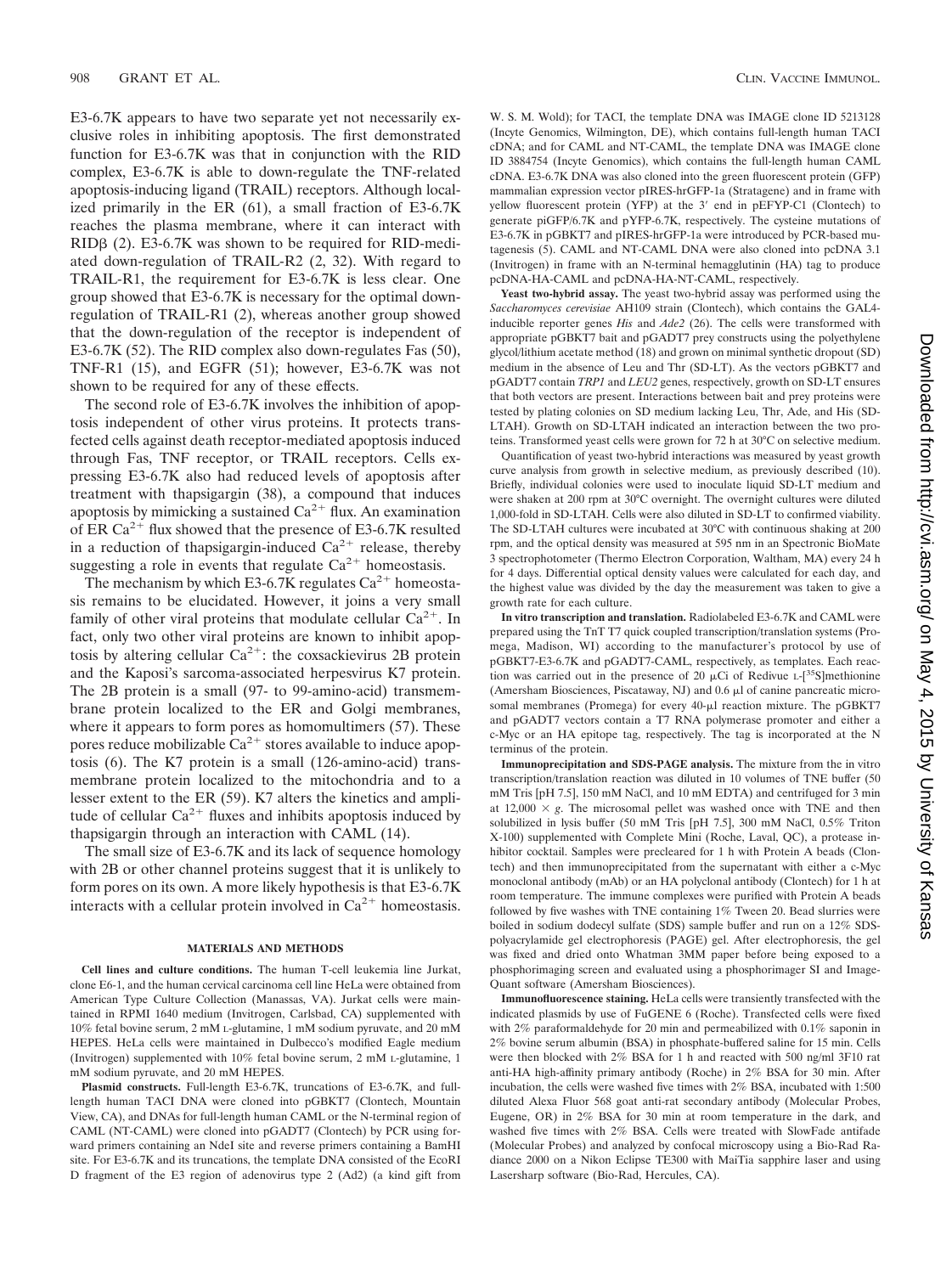

FIG. 1. Sequence comparison of E3-6.7K, E3-16K, and TACI. E3-6.7K from Ad2 and Ad5 (species C) and E3-16K from Ad3 and Ad7 (species B) were aligned with human and mouse TACI by use of CLUSTAL\_X (47) and formatted with GeneDoc. Shaded regions show sequence similarity. The consensus sequence is below the alignment (key:  $6 = ILV$ ,  $4 = KR$ ,  $1 = ND$ ). The boxed region indicates the CBD of human TACI. The dotted boxed region indicates CT-E3-6.7K.

**Annexin V–Alexa-647 apoptosis assays.** Jurkat cells  $(1 \times 10^7)$  were transiently transfected with 20  $\mu$ g of the appropriate plasmid by electroporation with a Bio-Rad Gene Pulser Xcell at  $250$  V and  $950 \mu$ F. At 24 h after electroporation, apoptosis was induced in  $1.2 \times 10^6$  cells with 8  $\mu$ M thapsigargin (Sigma) for 24 h. Apoptosis was assayed by measuring externalization of phosphatidylserine with annexin V conjugated to Alexa Fluor 647 (Molecular Probes) according the manufacturer's protocol using propidium iodide (PI) as a dead-cell counterstain. Fluorescence-activated cell sorting (FACS) was performed with a FACSCalibur instrument (Becton Dickinson) and analyzed with FlowJo software (Tree Star, Ashland, OR).

**Ratiometric intracellular**  $[Ca^{2+}]$  **determination. Jurkat cells**  $(1 \times 10^7)$  **were** transiently transfected with 20  $\mu$ g of the appropriate plasmid by electroporation with a Bio-Rad Gene Pulser Xcell at 250 V and 950  $\mu$ F. Intracellular Ca<sup>2+</sup> levels were measured using the ratiometric  $Ca^{2+}$  indicator Indo-1 acetoxymethyl ester dye (Molecular Probes) according to the manufacturer's recommendations. In brief, 24 h after electroporation, cells were washed once with Opti-MEM (Invitrogen) and then loaded at  $1 \times 10^7$  cells/ml with 2  $\mu$ M Indo-1 for 1 h at 37°C in Opti-MEM. Cells were then washed 2 times with Opti-MEM, resuspended at  $1 \times 10^7$  cells/ml in Opti-MEM, and kept on ice until analyzed. For each analysis, 100 µl of cell suspension ( $1 \times 10^6$  cells) was added to 1.9 ml of Opti-MEM prewarmed to 37°C. Indo-1-loaded cells were then examined with a FACSVantage SE flow cytometer (BD Bioscience) equipped with a UV laser and appropriate filters for the 405- and 485-nm wavelengths. After the establishment of a stable baseline for the first 2 min, the cells were simulated with 10 nM thapsigargin and monitored for another 6 min. The change in intracellular  $Ca^{2+}$  levels was determined through the ratio of emission signals of Indo-1 at 405 nm and 485 nm, representing the ratio of  $Ca^{2+}$ -bound to  $Ca^{2+}$ -free Indo-1, respectively. The kinetic analysis was performed using FlowJo software.

**Statistical analysis.** Statistical significance for the quantitative yeast growth curve analysis was determined by the analysis of variance test using GraphPad Prism software (GraphPad Software, San Diego, CA). For all tests, *P* values of  $<$ 0.01 were considered to indicate statistical significance. All error bars shown represent standard deviation.

To compare FACS histograms for the analysis of apoptotic cell populations, a probability binning algorithm was used (multisample comparison in FlowJo). This algorithm determines the probability that two or more FACS data distributions are different (43). When the probability binning metric,  $T(\chi)$ , is >4, the populations differ by more than 4 standard deviations, giving the probability that the two populations are different with a  $P$  value of  $\leq 0.01$  (99% confidence).

#### **RESULTS**

**Determination of E3-6.7K as a viral homologue to TACI.** We have shown that E3-6.7K, in the absence of other viral proteins, is able to protect transfected cells from death receptorinduced apoptosis; however, the mechanism of action was unknown. We hypothesized that E3-6.7K may be a viral homologue of a human protein. A BLAST search of E3-6.7K against the human nonredundant protein database revealed no matches, so we expanded our search for distantly related proteins by use of a pattern-hit-initiated BLAST search. Species B adenoviruses encode a 16-kDa homologue of the E3-6.7K protein, termed E3-16K (21). A consensus was obtained from aligning E3-6.7K from Ad2 and Ad5 with its homologue E3- 16K from Ad3 and Ad7. We performed a pattern-hit-initiated BLAST search using Ad2 E3-6.7K as the query and the consensus as the pattern against the human nonredundant protein database and got one hit, which was for TACI. TACI, through an interaction with CAML, controls ER  $Ca^{2+}$  efflux and the activation of NF-AT (58). E3-6.7K and TACI share sequence similarity within the well-conserved carboxyl terminus of E3- 6.7K (Fig. 1).

The CAML-binding domain (CBD) of the 293-amino-acid TACI has not been determined; however, von Bülow and Bram (58) in their initial characterization of the protein showed that residues 162 to 293 are able to bind to CAML. Another group, while demonstrating a TRAF binding domain (BD) for TACI, determined that residues 1 to 212 of TACI are able to bind to CAML (63). Taken together, these findings indicate that the CBD of TACI is localized between residues 162 and 212 (Fig. 1). Interestingly, this domain of TACI overlaps with the region of TACI that shares sequence similarity with E3-6.7K, suggesting that E3-6.7K may also bind to CAML.

**E3-6.7K binds to CAML.** To investigate whether E3-6.7K binds to CAML, we used a yeast two-hybrid approach. The coding DNA for a bait protein was cloned in frame with the GAL4 DNA-BD of pGBKT7, while the DNA for the prey protein was cloned in frame with the GAL4 DNA activation domain of pGADT7. The yeast strain AH109 was transformed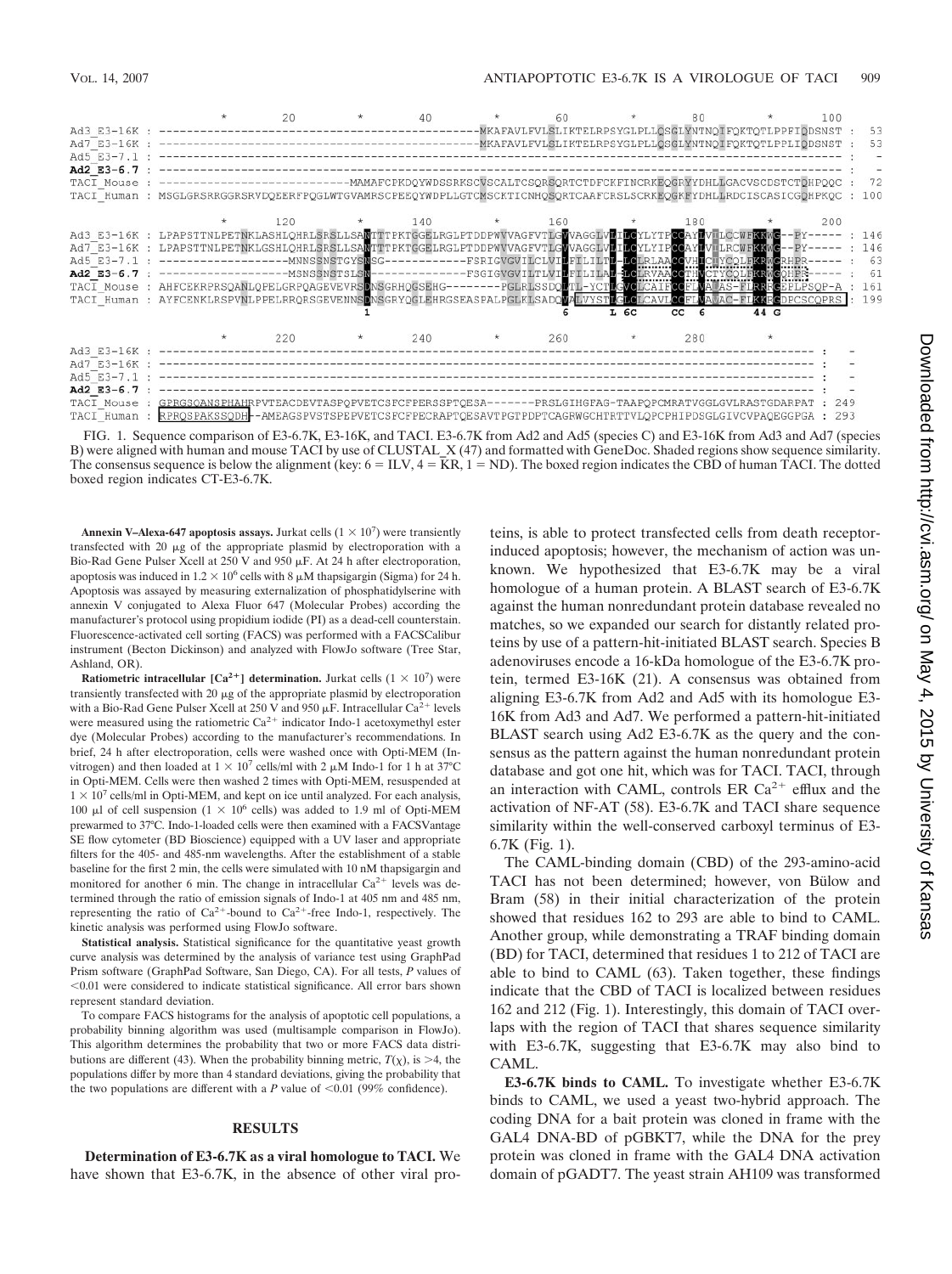

FIG. 2. E3-6.7K interacts with CAML. (A) Yeast two-hybrid assay. AH109 cells were transformed with E3-6.7K, CT-E3-6.7K, or TACI DNA in pGBKT7 and CAML or NT-CAML DNA in pGADT7 and grown on SD-LT to select for the presence of plasmids. Yeast cells were replated on SD-LTAH to select for protein interaction. Growth on SD-LTAH indicates an interaction between the two proteins. (B) Immunoprecipitation (IP) of E3-6.7K and CAML. The indicated DNA was transcribed and translated in vitro in the presence of microsomes and L-[<sup>35</sup>S]methionine. The newly synthesized proteins were immunoprecipitated with the indicated antibody followed by SDS-PAGE and exposure to a phosphorimager screen. The positions of protein molecular mass markers are shown on the left.  $OD_{595}$ , optical density at 595 nm; wt, wild type;  $\alpha$ , Ab.

with bait and prey plasmids, and positive interactions were identified based on the activation of the *ADE2* and *HIS3* reporter genes as visualized by growth of the transformants on SD-LTAH selection plates. TACI was originally discovered from a yeast two-hybrid screen using CAML as bait (58). For the current study, TACI was used as a positive control and bound to CAML in our system (Fig. 2A). NT-CAML, consisting of residues 1 to 201, is the TACI-interacting domain (58); therefore, it may also bind to E3-6.7K. We show using the yeast two-hybrid system that E3-6.7 K is able to bind to CAML and NT-CAML (Fig. 2A). The alignment in Fig. 1 shows that the C terminus of E3-6.7K (residues 35 to 61) contains the highest sequence similarity to TACI. This region, termed CT-E3-6.7K, did not interact with CAML or NT-CAML, indicating that additional residues were required for an interaction with CAML (Fig. 2A). BD alone showed no growth with CAML or NT-CAML, and the activation domain alone showed no growth with E3-6.7K, CT-E3-6.7K, or TACI (data not shown). Unfortunately, no antibodies to E3-6.7K were available; therefore, pull-down assays of E3-6.7K and CAML from virusinfected cells were not possible. Instead, we tested the binding of CAML to E3-6.7K in vitro by generating HA-tagged CAML and c-Myc-tagged E3-6.7K individually or together by in vitro transcription/translation in the presence of  $L$ -[<sup>35</sup>S]methionine and microsomes. The translated products were immunoprecipitated with either anti-c-Myc or anti-HA antibodies. The immune complexes were then purified with Protein A-Sepharose, separated by SDS-PAGE, and examined following exposure to a phosphorimager screen. When made individually, c-Myc-E3-6.7K and HA-CAML are immunoprecipitated with anti-Myc and anti-HA antibodies, respectively (Fig. 2B, lanes 1 and 2). When c-Myc-E3-6.7K and HA-CAML are made together, both proteins are immunoprecipitated independent of the antibody used, indicating that they form a complex (Fig. 2B, lanes 3 and 4). Additional specificity controls were conducted using c-Myc-tagged p53 and HA-tagged simian virus 40 large T antigen provided by the kit supplier. These controls demonstrated that the in vitro system faithfully translated the specific mRNAs and provided specificity controls to ensure that the proteins cross-precipitated using HA-CAML and c-Myc-E3-6.7K were specific and unique (data not shown). This confirms the earlier yeast two-hybrid assay results, verifying that the E3-6.7K and CAML proteins interact.

**E3-6.7K colocalizes with CAML.** Although a small subset of E3-6.7K reaches the plasma membrane of cells and associates with the adenovirus RID complex (2, 32), the majority is intracellular and localized to the ER membrane (61). CAML is not found on the cell surface but is also a resident of the ER (4). To determine if CAML and E3-6.7K colocalize, HeLa cells were transfected with pYFP or pYFP-6.7K, alone or in combination with pcDNA/HA-CAML. After 72 h, the cells were stained for HA-tagged CAML. First, it was demonstrated that the anti-FLAG mAb did not nonspecifically stain HeLa cells transfected with pYFP or pYFP-6.7K alone (Fig. 3A and B). YFP alone was distributed diffusely throughout the cell (Fig. 3A and C), as has been demonstrated before for YFP in HeLa cells (41). In comparison, YFP-tagged E3-6.7K had a punctate, perinuclear distribution reminiscent of ER localization (Fig. 3B and D). As expected, cells transfected with pcDNA/HA-CAML showed similar perinuclear ER staining with the anti-HA mAb (Fig. 3C and D). In fact, when the fluorescent signals of HA-CAML and YFP-6.7K were superimposed, a white image was uniformly obtained (Fig. 3D). Superposition of the YFP and HA-CAML fluorescent signals resulted in little or no white (Fig. 3C). These results provide evidence that CAML and E3-6.7K localize predominantly in the same subcellular compartments.

To further confirm an interaction between E3-6.7K and CAML, HeLa cells transfected with pYFP or pYFP-6.7K and pcDNA/HA-NT-CAML were analyzed by confocal microscopy. NT-CAML is missing the transmembrane domains found in the C terminus, so this domain is cytoplasmic (25). NT-CAML does contain the TACI BD, and according to the yeast two-hybrid results (Fig. 2A) it binds to E3-6.7K as well. Cells transfected with pcDNA/HA-NT-CAML displayed cytoplasmic staining with the anti-HA mAb (Fig. 3E and F), and although YFP was cytoplasmic as well, there was no white when the images were overlaid (Fig. 3E). In contrast, superposition of the YFP-6.7K and HA-NT-CAML fluorescent sig-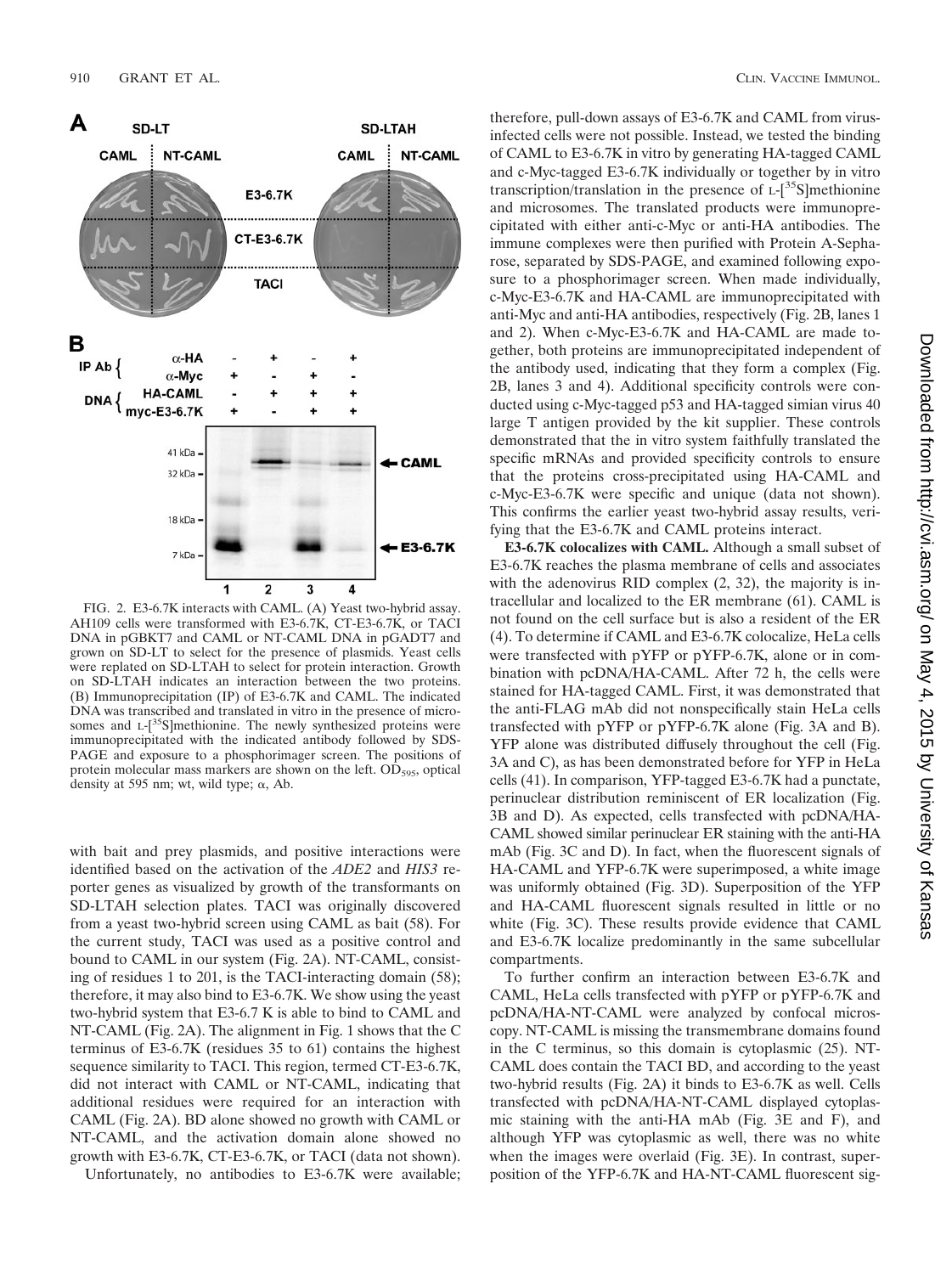

FIG. 3. Colocalization of E3-6.7K with CAML or NT-CAML. (A-F) HeLa cells were transfected with the indicated DNA. Cells were costained with 3F10 anti-HA rat mAb ( $\alpha$ -HA) and Alexa 568-conjugated anti-rat secondary antibody (magenta). Immunofluorescence was examined using a Bio-Rad Radiance 2000 confocal microscope, and a representative optical section of each transfection is presented. YFP exhibits green fluorescence. White indicates colocalization. The white scale bar is  $10 \mu m$  in length. Data were similar in three independent experiments.

nals resulted in bands of white where YFP-6.7K perinuclear staining meets the cytoplasmic staining of HA-NT-CAML (Fig. 3F). This suggests that an interaction between E3-6.7K and NT-CAML is bringing cytoplasmic NT-CAML to the periphery of ER, which explains the colocalization of the two proteins.

**Defining the CBD.** Although CT-E3-6.7K contains the region of sequence similarity to TACI, it does not interact with CAML (Fig. 2A), suggesting that the CBD of E3-6.7K requires additional N-terminal residues. To localize the CAML-binding

region of E3-6.7K, we generated truncations of E3-6.7K from the C terminus in 5-amino-acid increments. In addition, to determine the N-terminal boundary, we added amino acids in 5-amino-acid increments to CT-E3-6.7K. E3-6.7K truncations were assayed for binding to CAML by use of the yeast twohybrid assay. From the C terminus, 15 residues were capable of being removed and CAML binding still occurred, while 10 additional residues were required at the N terminus of CT-E3- 6.7K for an interaction with CAML (Fig. 4A). The resulting domain boundaries suggest a 22-amino-acid region of E3-6.7K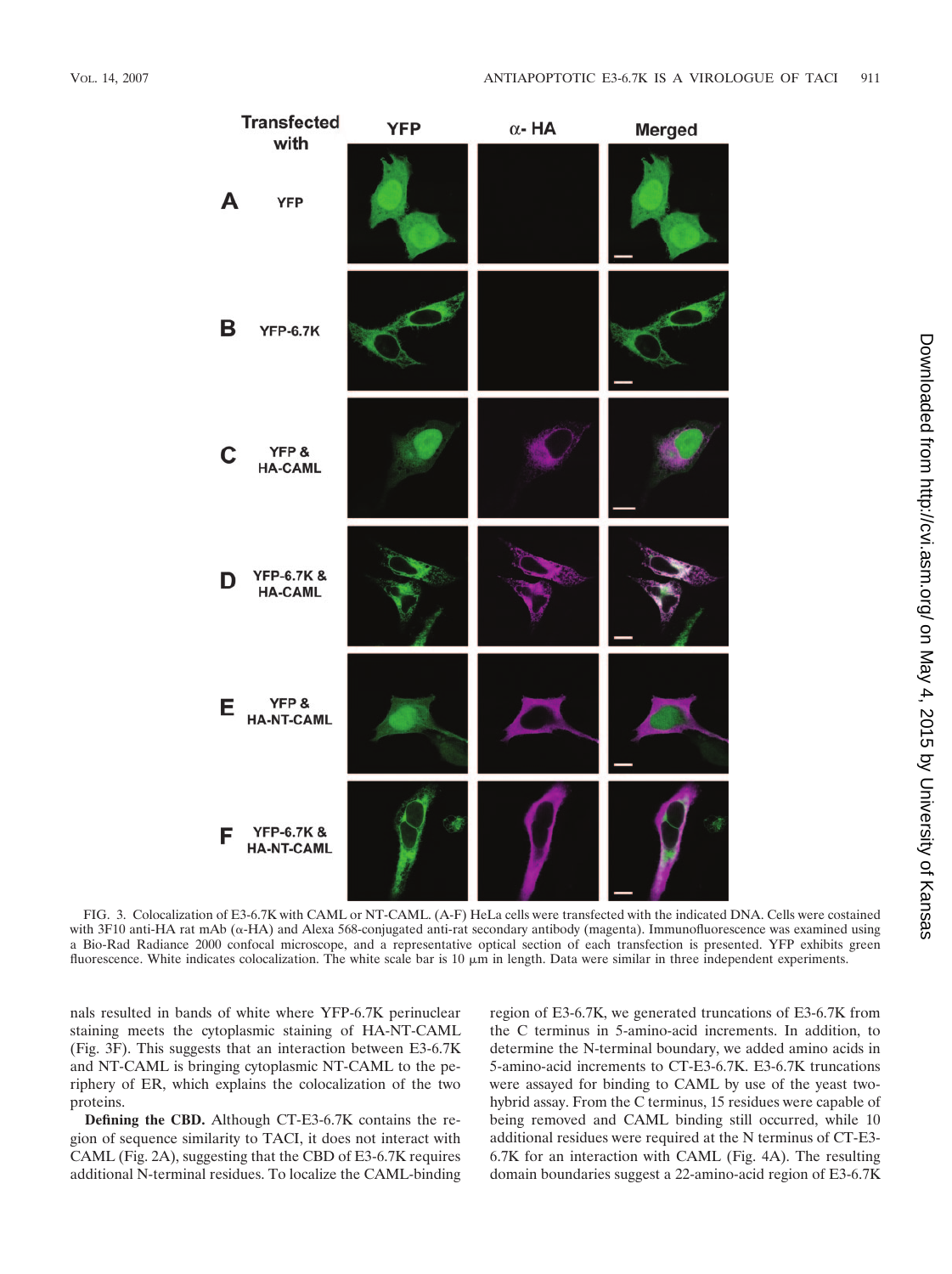| Interaction                          | Name      | <b>Truncation</b>                                                                                                                                                                                                                              |
|--------------------------------------|-----------|------------------------------------------------------------------------------------------------------------------------------------------------------------------------------------------------------------------------------------------------|
|                                      | 6.7K      | MSNSSNSTSLSNFSGIGVGVILTLVILFILILALLCLRVAACCTHVCTYCOLFKRWGOHPR                                                                                                                                                                                  |
|                                      | $-5$      | MSNSSNSTSLSNFSGIGVGVILTLVILFILILALLCLRVAACCTHVCTYCOLFKRW                                                                                                                                                                                       |
|                                      | $-10$     | MSNSSNSTSLSNFSGIGVGVILTLVILFILILALLCLRVAACCTHVCTYCO                                                                                                                                                                                            |
| $\ddot{}$                            | $-15$     | MSNSSNSTSLSNFSGIGVGVILTIVILFILILALLCLRVAACCTHV                                                                                                                                                                                                 |
|                                      | $-20$     | MSNSSNSTSLSNFSGIGVGVILTLVILFILILALLCLRVAA                                                                                                                                                                                                      |
|                                      | $-25$     | MSNSSNSTSLSNFSGIGVGVILTLVILFILILALLC                                                                                                                                                                                                           |
|                                      | $-30$     | MSNSSNSTSLSNFSGIGVGVILTLVILFILI                                                                                                                                                                                                                |
|                                      | $CT-6.7K$ | LCLRVAACCTHVCTYCOLFKRWGOHPR                                                                                                                                                                                                                    |
|                                      | $+5$      | LILALLCLRVAACCTHVCTYCOLFKRWGOHPR                                                                                                                                                                                                               |
|                                      | $+10$     | VILFILILALLCLRVAACCTHVCTYCOLFKRWGOHPR                                                                                                                                                                                                          |
|                                      | $+15$     | VILTVVILFILILALLCLRVAACCTHVCTYCQLFKRWGQHPR                                                                                                                                                                                                     |
|                                      | CBD       | VILFILILALLCLRVAACCTHV                                                                                                                                                                                                                         |
|                                      |           | TACI CAML-Binding Domain (162-212)                                                                                                                                                                                                             |
| TACI Human 151 :<br>TACI Mouse 115 : |           | PGLKLSADOWALVYSTLGLCLCAVLCCFLWAWAC-FLKKRGDPCSCOPRSRPROSPAKSSODH--AMEAGSPV<br>220<br>PCLRLSSDOMTL-YCTLGVCLCAIFCCFLVALAS-FLRERGEPLPSOP-AGPRGSOANSPHAHRPVTEACDEV<br>184<br>Ad3 E3-16K 104 : WVAGFVTLGWVAGGLVDILGYLYTPGCAYLVHLCCWFKKWG--PY-<br>146 |

FIG. 4. CBD of E3-6.7K. (A) Determining the CBD. Two sets of E3-6.7K truncations were made: minus (-) truncations removed amino acids in 5-amino-acid increments from the C terminus of the protein, and plus  $(+)$  truncations added amino acids in 5-amino-acid increments to the N terminus of CT-E3-6.7K. DNA encoding the truncations was cloned into pGBKT7 and transformed along with pGADT7-CAML into AH109 cells followed by selection for plasmids on SD-LT. An interaction with CAML was selected for by growing the yeast on SD-LTAH. +, growth on SD-LTAH, indicating an interaction with CAML;  $-$ , no growth on SD-LTAH, suggesting no interaction with CAML. (B) Comparison of the CBDs of E3-6.7K and TACI. A consensus sequence is below the alignment (key:  $6 = ILV$ ,  $4 = KR$ ).

responsible for CAML binding. This CBD was generated and found to be able to interact with CAML (Fig. 4A). Interestingly, the CBD of E3-6.7K overlaps with the region of TACI known to bind CAML (Fig. 4B).

**Conserved cysteines are required for CAML binding.** Amino acid conservation between species is often a good indication of the importance of particular residues in the function of a given protein domain. An examination of the CBD reveals that 7 of



FIG. 5. Cysteine mutational analysis of CBD. (A) Sequence of the wild-type (wt) E3-6.7K and cysteine mutants. The dotted box indicates the CBD. (B) Quantitative growth rate analysis of yeast transformed with the indicated pGBKT7-6.7K mutant or the pGBKT7 vector alone (VA) and pGADT7-CAML grown in liquid SD-LTAH.  $\star$ ,  $P < 0.01$  compared to the wild type. Data represent an average of triplicate measurements, and error bars indicate standard deviation.  $OD<sub>595</sub>$ , optical density at 595 nm.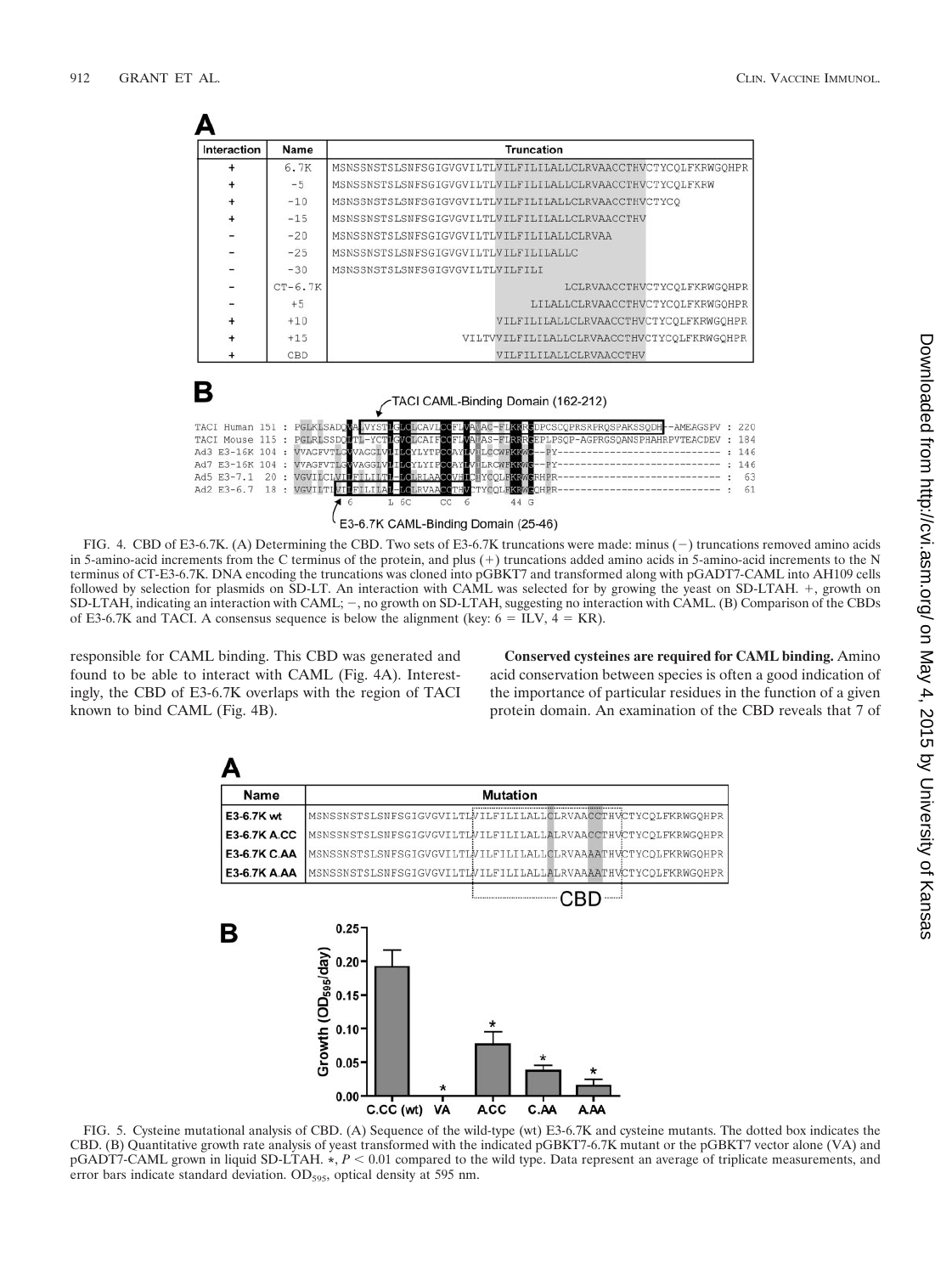the 22 residues are conserved in E3-6.7K, E3-16K, and TACI (Fig. 4B). Four of the conserved amino acids are aliphatic and therefore very nonreactive and abundant, so attention was turned to the three conserved cysteines. Besides being found in disulfide bonds, cysteines are common in protein active and binding sites. In addition, cysteines are uncommon in proteins, with only tryptophan being more rarely found  $(3)$ . Therefore, the presence of conserved cysteines in the CBD indicates that they may be important in CAML binding and thus may also affect the functions of E3-6.7K, such as its ability to inhibit apoptosis. To test this, three different mutants of E3-6.7K were generated using site-directed mutagenesis on the pGBKT7- 6.7K plasmid, altering the cysteine codon TGC to the alanine codon GCC. Alanine was chosen since it is a neutral substitution (22). E3-6.7K (A.CC) has the Cys36Ala mutation, E3- 6.7K (C.AA) has both the Cys42Ala and Cys43Ala mutations, and E3-6.7K (A.AA) has all three cysteines mutated to alanine (Fig. 5A). The yeast strain AH109 was transformed with pGADT7-CAML and either pGBKT7-6.7K or with one of the newly constructed plasmids encoding an E3-6.7K mutant. An interaction between the E3-6.7K mutants and CAML was quantified with a yeast growth curve analysis (Fig. 5B). All the E3-6.7K mutants had significantly reduced growth rates compared to that of wild-type E3-6.7K, indicating a reduced ability to interact with CAML. The cysteines may be involved directly in binding or may alter the structure or topology of E3-6.7K, thus interfering with CAML binding.

**E3-6.7K interaction with CAML is necessary for inhibiting apoptosis.** The next step was to show that an interaction with CAML is required for E3-6.7K to inhibit apoptosis. In addition to death receptor-induced apoptosis, E3-6.7K confers a similar degree of protection against thapsigargin, a mediator of apoptosis that acts intracellularly by mimicking a sustained  $Ca^{2+}$ flux (27). Thapsigargin, a sesquiterpene lactone that selectively inhibits the ER Ca<sup>2+</sup>-ATPase that directs Ca<sup>2+</sup> uptake into the ER, has been shown to induce apoptosis in Jurkat cells at high doses (46). The mammalian expression plasmid piGFP/ 6.7K was mutated by site-directed mutagenesis to produce the three same mutants generated for the binding studies: piGFP/ 6.7K (A.CC), piGFP/6.7K (C.AA), and piGFP/6.7K (A.AA). Jurkat cells were transiently transfected with the vector piGFP alone, with piGFP/6.7K, or with one of the piGFP/6.7K mutants. After 24 h, the cells were stimulated with  $8 \mu M$  thapsigargin for a further 24 h before apoptosis was measured with annexin V. One of the signs of apoptosis is a loss of phospholipid asymmetry, leading to the exposure of phosphatidylserine on the outer leaflet of the plasma membrane (13). Annexin V preferentially binds to phosphatidylserine, allowing for a simple assay of apoptosis on a per-cell basis by flow cytometry (29). In addition, annexin V methods have been shown to be as sensitive and specific as terminal deoxynucleotidyltransferasemediated dUTP-biotin nick end labeling apoptotic assays (31). Cells with piGFP alone were 78% apoptotic, while cells containing E3-6.7K were only 52% apoptotic, consistent with earlier findings (Fig. 6) (38). However, in the presence of any of the E3-6.7K mutants, there was no significant reduction in apoptotic cells, implying that an interaction with CAML is necessary for E3-6.7K to inhibit apoptosis.

**E3-6.7K interaction with CAML is necessary for inhibiting ER Ca<sup>2+</sup>** flux. E3-6.7K was shown previously to reduce the



FIG. 6. E3-6.7K cysteine mutants unable to inhibit apoptosis. At 24 h after electroporation with the indicated E3-6.7K construct or with the piGFP vector alone (VA), Jurkat cells were treated with 8  $\mu$ M thapsigargin for 24 h. Following treatment, cells were stained with annexin V–Alexa-648, indicating the externalization of phosphatidylserine, and with PI as a dead-cell counterstain. Cells were analyzed for annexin V staining by gating on GFP-positive and PI-negative cells. The m1 gate indicates the apoptotic cell population and is shown as the percentage of GFP-positive PI-negative cells. The asterisk indicates that apoptotic population was significantly reduced compared to what was seen for VA  $(P < 0.01)$ . Data were similar in three independent experiments. wt, wild type.

efflux of  $Ca^{2+}$  from the ER in the response to thapsigargin (38). Therefore, it was imperative to test whether non-CAMLbinding mutants of E3-6.7K altered intracellular  $Ca^{2+}$  kinetics. Jurkat cells were transiently transfected either with the vector piGFP alone, with piGFP/6.7K, or with one of the piGFP/6.7K mutants. After 24 h, the cells were loaded with the  $Ca^{2+}$ sensitive fluorophore Indo-1. Intracellular  $Ca^{2+}$  was assayed by FACS and represented using a ratiometric value of the amount of  $Ca^{2+}$ -bound Indo-1 to the amount of  $Ca^{2+}$ -free Indo-1 per cell. The GFP-positive population was gated, and baseline  $Ca^{2+}$  measurements were taken for 2 min, at which time cells were treated with 10 nM thapsigargin. Jurkat cells expressing E3-6.7K had slower kinetics in the elevation of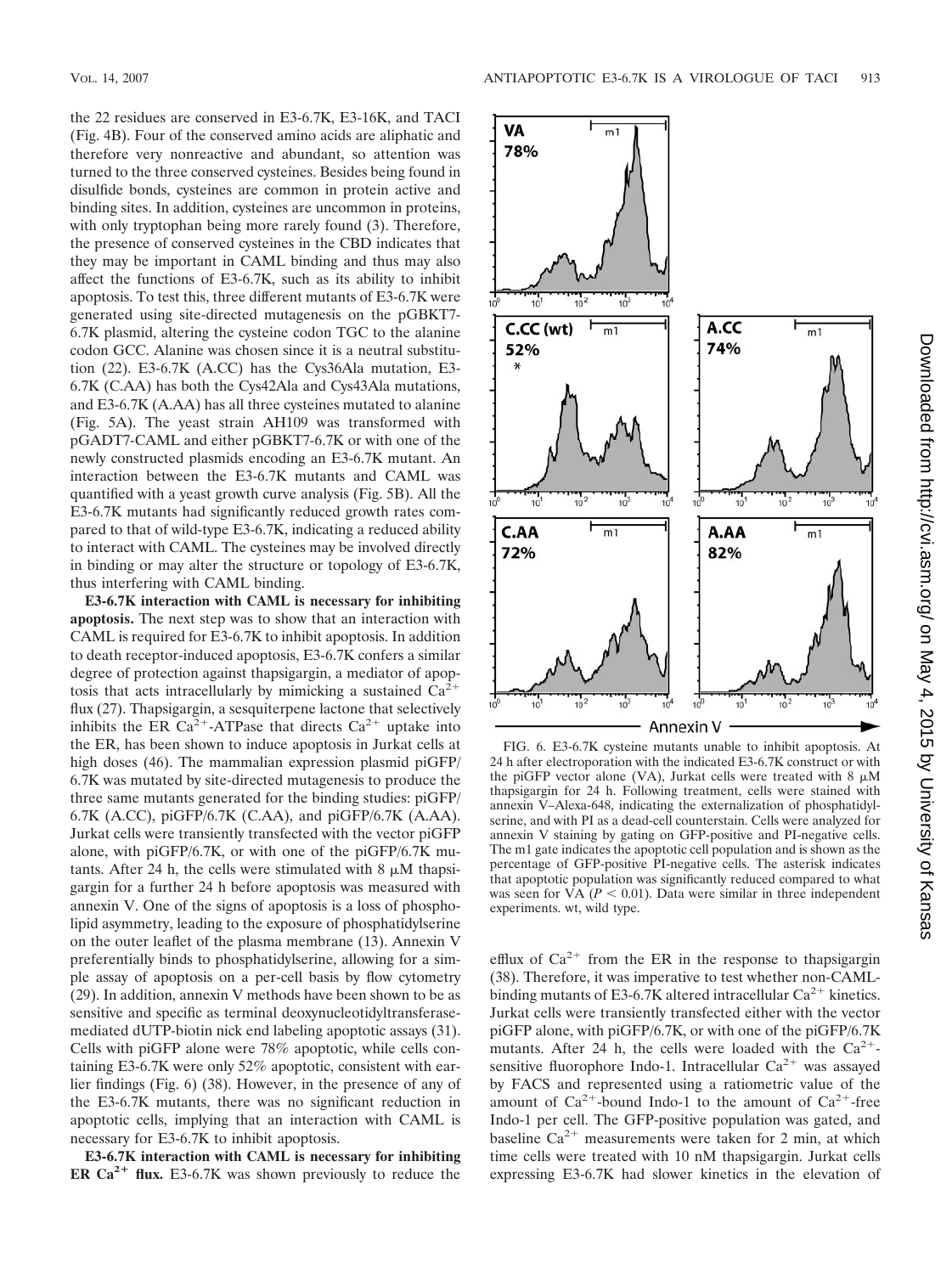

FIG. 7. E3-6.7K mutants do not inhibit thapsigargin-induced Ca<sup>2+</sup> flux. Jurkat cells were transfected with either the piGFP vector alone (VA), piGFP/6.7K (wt), or one of the piGFP vectors encoding E3-6.7K mutants. After 24 h, the cells were loaded with Indo-1 in the presence of extracellular Ca<sup>2+</sup>. The GFP-positive population was gated and baseline Ca<sup>2+</sup> measu (TG) was added to a final concentration of 10 nM, and then the analysis was immediately resumed. Data were similar in three independent experiments.

cytosolic  $Ca^{2+}$  concentration than did cells expressing GFP alone (Fig. 7). In contrast, the expression of any of the E3-6.7K mutants resulted in cytosolic  $Ca^{2+}$  kinetics identical to that seen for GFP expression alone. Thus, these results demonstrate that unlike wild-type E3-6.7K, mutants of E3-6.7K that do not interact with CAML have no effect on the kinetics of intracellular  $Ca^{2+}$  concentration in response to apoptotic stimuli.

# **DISCUSSION**

It was demonstrated that the adenovirus protein E3-6.7K has sequence similarity to the cellular protein TACI and that E3-6.7K interacts directly with CAML, an important mediator of  $Ca^{2+}$  homeostasis to inhibit apoptosis. The E3-6.7K protein was observed to bind to NT-CAML, the same domain shown to interact with TACI. In fact, all known CAML-binding proteins have been demonstrated to interact with NT-CAML. NT-CAML is completely cytoplasmic and is believed to be a regulatory domain. Recently we have shown E3-6.7K to exist in three diverse membrane topologies (Fig. 8) (37). Depending on the topology of E3-6.7K, the CBD can be located either in the cytosol or in the lumen of the ER. E3-6.7K interacts with NT-CAML, indicating that the interaction occurs in the cytosol. Consequently, the likely binding partner of CAML is NtmE3-6.7K, as it is the only form to display the CBD in the cytosol (Fig. 8) (36).

The CBD of E3-6.7K was defined to be a 22-amino-acid domain necessary for binding to CAML. Interestingly, this domain overlaps significantly with the CAML-binding region of TACI (Fig. 4B). This suggests that there may be a common domain employed by proteins that bind to CAML; however, a thorough examination of all other proteins known to interact with CAML revealed that none of them contain a similar motif. EGFR and p56<sup>Lck</sup> have been shown to interact with CAML through their tyrosine kinase domains (54, 55). CAML does not appear to bind indiscriminately to kinases, as no interaction was found with either of two other kinases, p59Fyn and ZAP-70 (54). Clearly CAML is able to bind to numerous proteins through multiple BDs, implying the importance of this ubiquitously expressed protein. While not required for cellular viability, CAML is required for early embryonic development (55).



FIG. 8. Schematic of CAML and the different E3-6.7K topologies. The three topologies of E3-6.7K are shown, with the N and C termini labeled as N and C, respectively. The dark gray region on E3-6.7K is the CBD and consists of residues 25 to 46. The N-terminal 201 residues of CAML, labeled NT-CAML, are completely cytoplasmic and contain the E3-6.7K BD.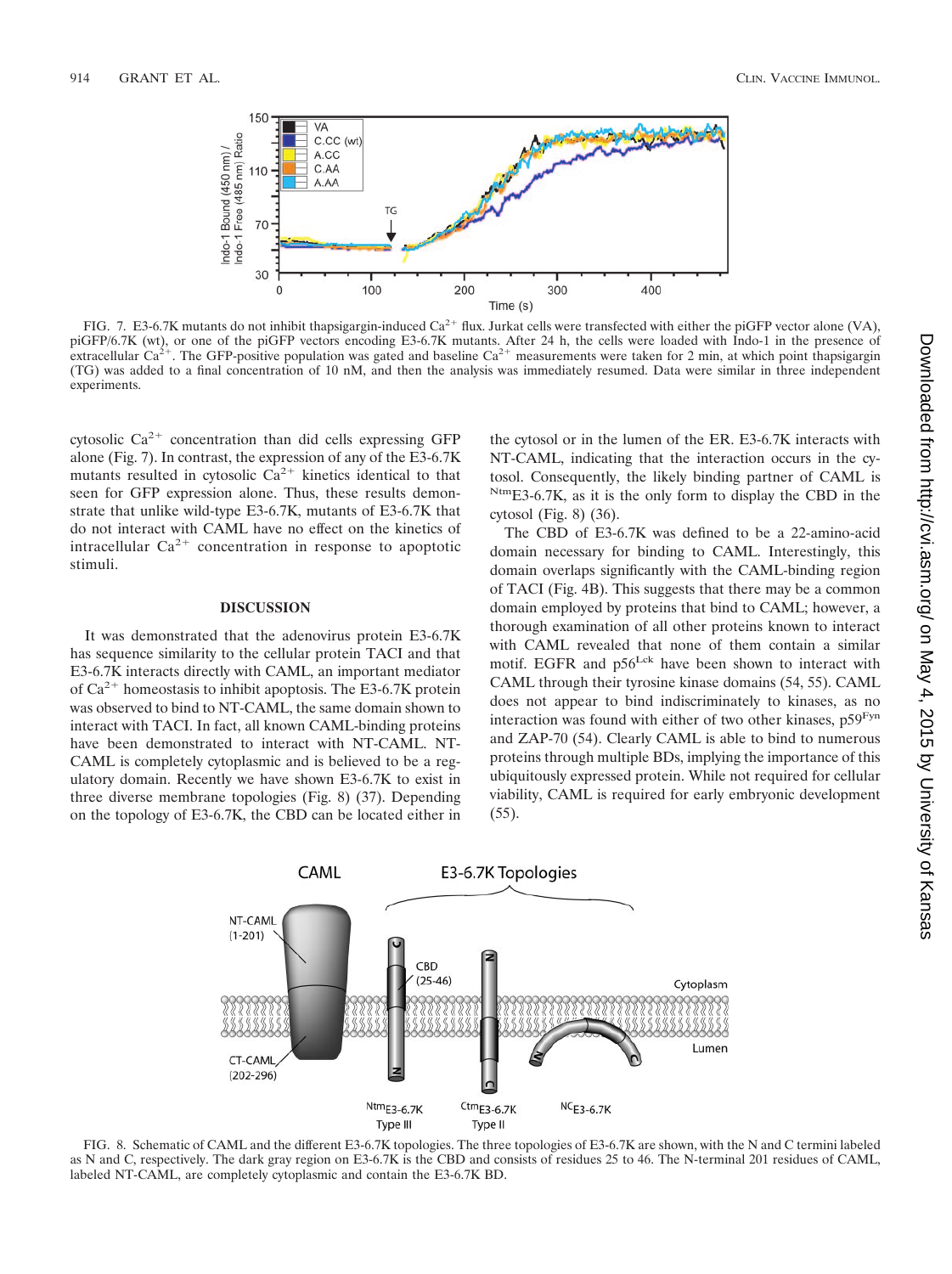

FIG. 9. Proposed model of the E3-6.7K–CAML interaction preventing apoptosis.  $Ca^{2+}$ -ATPase pumps such as SERCA are responsible for maintaining high luminal Ca<sup>2+</sup> concentration in the ER. High steady-state levels of ER Ca<sup>2+</sup> are required to release proapoptotic Ca<sup>2+</sup> waves that occur in response to most apoptotic stimuli. In the presence of E3-6.7K, an interaction between E3-6.7K and CAML may result in lower steady-state levels of ER Ca<sup>2+</sup> by inhibiting a fraction of SERCA Ca<sup>2+</sup> pumps. The lower ER Ca<sup>2+</sup> levels would not be high enough to release proapoptotic  $Ca^{2+}$  waves, thereby precluding cell death.

The role of CAML in intracellular  $Ca^{2+}$  regulation and apoptosis is unresolved. CAML may modulate ER  $Ca^{2+}$  by forming  $Ca^{2+}$  channels, or it may act directly or indirectly on either preexisting  $Ca^{2+}$  release channels or sarcoplasmic/ER  $Ca<sup>2+</sup>-ATPase$  (SERCA) pumps. By comparison, all these  $Ca<sup>2+</sup>$ -modulating mechanisms have been proposed for members of the Bcl-2 family. Bcl- $X_L$ , a Bcl-2 homolog, is very similar in structure to some pore-forming bacterial toxins (39). Both Bcl-2 and Bcl- $X_L$  are able to form ion channels in synthetic lipid membranes (35, 44), although neither has been shown to conduct  $Ca^{2+}$ . As CAML has no apparent sequence homology to known  $Ca^{2+}$  channels (24), pore formation seems unlikely although not entirely impossible. Recently, much attention has focused on interactions of the Bcl-2-related proteins with  $Ca^{2+}$  release channels and pumps. Inositol 1,4,5trisphosphate receptors  $(\text{IP}_3\text{Rs})$  are the principal channel for mobilizing  $Ca^{2+}$  stores from the ER in almost all cell types. Bcl-2 and Bcl- $X_L$  are both able to interact directly with IP<sub>3</sub>Rs  $(8, 60)$ . The IP<sub>3</sub>R–Bcl-2 interaction was increased in the absence of Bax and Bak (40), while tBid and Bax were able to block the interaction between Bcl- $X_L$  and IP<sub>3</sub>R (60). The ratio of pro- to antiapoptotic family members may be able to control ER Ca<sup>2+</sup> levels through an IP<sub>3</sub>R-mediated Ca<sup>2+</sup> leak. CAML is unlikely to have a direct effect on  $IP_3Rs$ , as it does not comigrate with these  $Ca^{2+}$  release channels in sucrose gradient membrane fractionation (25). CAML does, however, comigrate with SERCA. Furthermore, immunofluorescence staining indicates that CAML and SERCA colocalize (25). Bcl-2 has been shown to interact with SERCA, as demonstrated by coimmunoprecipitation (30). The addition of a truncated form of Bcl-2 to sarcoplasmic reticulum vesicles resulted in the destabilization of SERCA and a reduction in its  $Ca^{2+}-ATP$ ase activity (11). Dremina et al. (11) have suggested that Bcl-2 may inhibit a fraction of the  $Ca^{2+}$  pumps sufficient to decrease ER  $Ca<sup>2+</sup>$  stores to levels below the threshold necessary to induce proapoptotic  $Ca^{2+}$  levels in mitochondria. The E3-6.7K– CAML interaction may alter ER Ca<sup>2+</sup> stores through a similar

mechanism. In the end, a CAML–E3-6.7K interaction would achieve the same goal of reducing  $Ca^{2+}$  release from the ER whether it inhibited the efflux of  $Ca^{2+}$  from the ER or diminished the ER Ca<sup>2+</sup> stores through a Ca<sup>2+</sup> leak by inhibiting ER  $Ca<sup>2+</sup>$  uptake. The second scenario seems more likely, as cells overexpressing CAML result in a modest depletion of intracellular  $Ca^{2+}$  stores and a reduction in the amplitude of  $Ca^{2+}$ waves in response to the agonist ATP (53). CAML may have a natural function in apoptosis that viral proteins may be exploiting, or perhaps CAML normally has no role in apoptosis but its ability to affect  $Ca^{2+}$  is subverted by the virus to inhibit cell death. Interestingly, overexpression of CAML in a human Bcell line has been shown to reduce apoptosis in response to thapsigargin (14).

From the available data, a potential model starts to take shape (Fig. 9). Early in the adenovirus infection, the E3-6.7K protein is expressed and localizes primarily to the ER, where it colocalizes with CAML. Through the CBD, E3-6.7K binds to the N-terminal regulatory domain (residues 1 to 201) of CAML, the same region that interacts with TACI. This interaction results in a depletion of intracellular  $Ca^{2+}$  stores, possibly by inhibiting a fraction of SERCA  $Ca^{2+}$  pumps. The proapoptotic ER-to-mitochondrion  $Ca^{2+}$  waves that result in most apoptotic pathways are inhibited as a result of the reduced ER  $Ca^{2+}$  steady-state levels. This general inhibition of programmed cell death provides the virus with time to complete viral replication and eventually assist in the maintenance of a persistent infection.

In order to establish a persistent infection, viruses must inhibit host defense mechanisms including apoptosis, interferons, NK cells, and cytotoxic T cells (23). The importance of counteracting the host immune response is underscored by the fact that almost one-third of the adenovirus genome is devoted to the process. Proteins encoded by the E1, E3, and E4 genes, the late protein L4-100K, and virus-associated RNAs all have immune modulating properties. The combination of the antiapoptotic effect of E3-6.7K and the immune modulating abil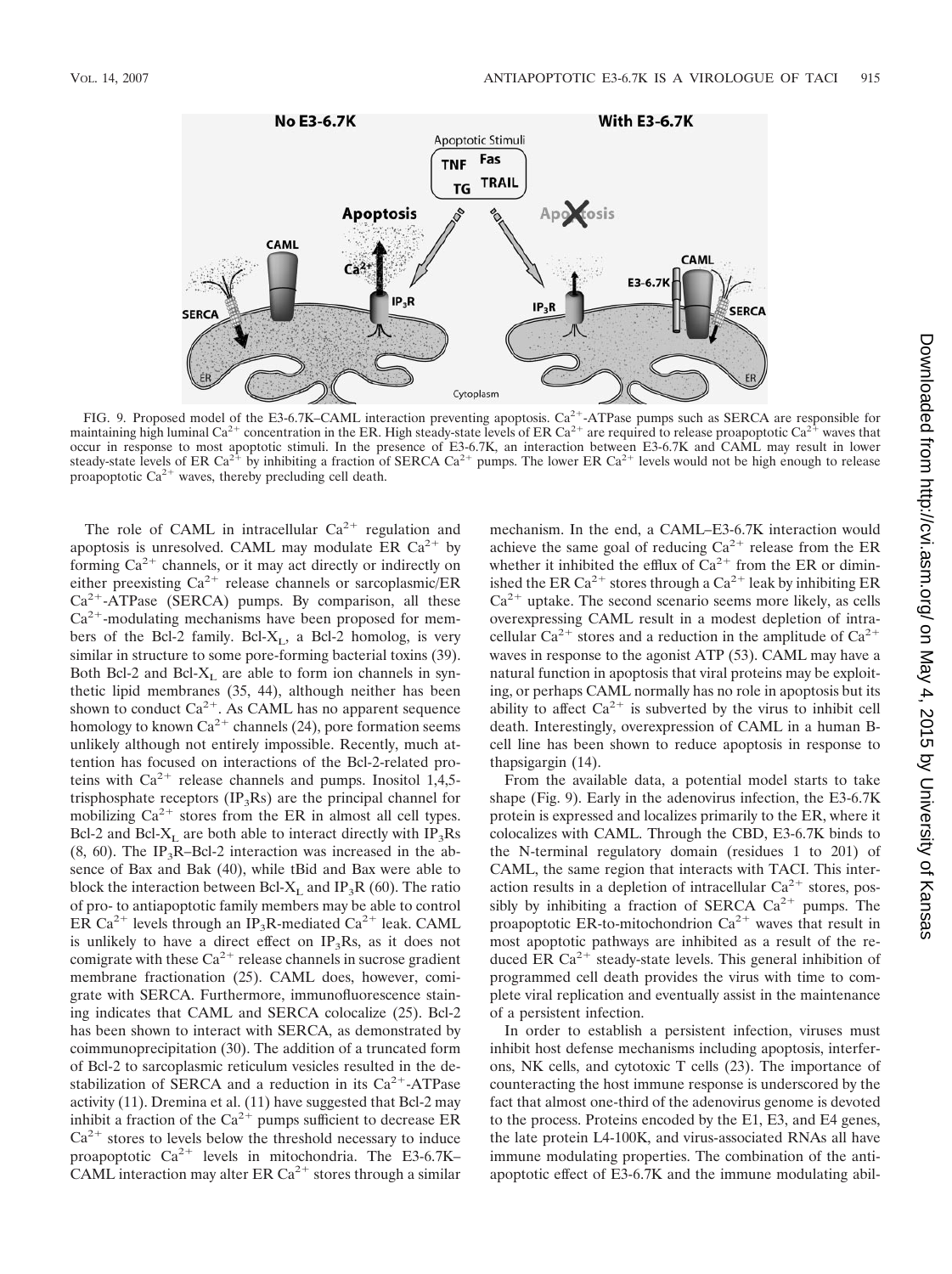916 GRANT ET AL. **CLIN. VACCINE IMMUNOL.** 

ities of other adenovirus proteins likely contributes to the ability to establish persistence.

The E3-6.7K and K7 proteins are the first two members of a novel class of viral antiapoptotic proteins that target CAML to affect cellular  $Ca^{2+}$  signaling. Although their targets and ultimate goals are the same, their localizations and modes of action are different. E3-6.7K is localized primarily to the ER, while K7 is typically present at mitochondria. Even though CAML is predominantly ER bound, this does not appear to be a limitation for K7, as the ER and mitochondria are often in close proximity (9). A major difference between K7 and E3- 6.7K is the opposite effects they have on thapsigargin-induced  $Ca^{2+}$  release. E3-6.7K reduces the efflux of  $Ca^{2+}$ , while K7 expression results in a slight increase in  $Ca^{2+}$  release (14). Although sustained high intracellular  $Ca^{2+}$  levels contribute to apoptosis, early up-regulation of cytoplasmic  $Ca^{2+}$  levels may protect cells against apoptosis (12).

Only three viral proteins are known to inhibit apoptosis by altering cellular  $Ca^{2+}$ , and two of these interact with CAML. The study of CAML and the E3-6.7K protein that targets it will ultimately lead to a better understanding of the role of TACI, immune evasion mechanisms, and viral persistence and also provide a novel means to investigate cellular apoptotic pathways.

### **ACKNOWLEDGMENTS**

We are grateful to W. S. M. Wold for the gift of the plasmid bearing the Ad2 E3 region. We thank A. Johnson from the Multi User Flow Cytometry Core Facility for technical assistance in measuring  $Ca^{2+}$ flux.

This work was supported by operating grants from the NCIC and CIHR to W.A.J. J.R.G. is supported by an NSERC postgraduate scholarship and a BC Science Council GREAT scholarship.

#### **REFERENCES**

- 1. **Batten, M., J. Groom, T. G. Cachero, F. Qian, P. Schneider, J. Tschopp, J. L. Browning, and F. MacKay.** 2000. BAFF mediates survival of peripheral immature B lymphocytes. J. Exp. Med. **192:**1453–1466.
- 2. **Benedict, C. A., P. S. Norris, T. I. Prigozy, J. L. Bodmer, J. A. Mahr, C. T. Garnett, F. Martinon, J. Tschopp, L. R. Gooding, and C. F. Ware.** 2001. Three adenovirus e3 proteins cooperate to evade apoptosis by tumor necrosis factor-related apoptosis-inducing ligand receptor-1 and -2. J. Biol. Chem. **276:**3270–3278.
- 3. **Betts, M. J., and R. B. Russell.** 2003. Amino acid properties and consequences of substitutions. *In* M. Barnes and I. C. Gray (ed.), Bioinformatics for geneticists. Wiley, Chichester, United Kingdom.
- 4. **Bram, R. J., and G. R. Crabtree.** 1994. Calcium signalling in T cells stimulated by a cyclophilin B-binding protein. Nature **371:**355–358.
- 5. **Braman, J., C. Papworth, and A. Greener.** 1996. Site-directed mutagenesis using double-stranded plasmid DNA templates. Methods Mol. Biol. **57:**31–44.
- 6. **Campanella, M., A. S. de Jong, K. W. Lanke, W. J. Melchers, P. H. Willems, P. Pinton, R. Rizzuto, and F. J. van Kuppeveld.** 2004. The coxsackievirus 2B protein suppresses apoptotic host cell responses by manipulating intracellular Ca2 homeostasis. J. Biol. Chem. **279:**18440–18450.
- 7. **Castigli, E., S. A. Wilson, S. Scott, F. Dedeoglu, S. Xu, K. P. Lam, R. J. Bram, H. Jabara, and R. S. Geha.** 2005. TACI and BAFF-R mediate isotype switching in B cells. J. Exp. Med. **201:**35–39.
- 8. **Chen, R., I. Valencia, F. Zhong, K. S. McColl, H. L. Roderick, M. D. Bootman, M. J. Berridge, S. J. Conway, A. B. Holmes, G. A. Mignery, P. Velez, and C. W. Distelhorst.** 2004. Bcl-2 functionally interacts with inositol 1,4,5-trisphosphate receptors to regulate calcium release from the ER in response to inositol 1,4,5-trisphosphate. J. Cell Biol. **166:**193–203.
- 9. **Csordas, G., A. P. Thomas, and G. Hajnoczky.** 1999. Quasi-synaptic calcium signal transmission between endoplasmic reticulum and mitochondria. EMBO J. **18:**96–108.
- 10. **Diaz-Camino, C., E. P. Risseeuw, E. Liu, and W. L. Crosby.** 2003. A highthroughput system for two-hybrid screening based on growth curve analysis in microtiter plates. Anal. Biochem. **316:**171–174.
- 11. **Dremina, E. S., V. S. Sharov, K. Kumar, A. Zaidi, E. K. Michaelis, and C. Schoneich.** 2004. Anti-apoptotic protein Bcl-2 interacts with and destabilizes

the sarcoplasmic/endoplasmic reticulum Ca2+-ATPase (SERCA). Biochem. J. **383:**361–370.

- 12. **Ermak, G., and K. J. Davies.** 2002. Calcium and oxidative stress: from cell signaling to cell death. Mol. Immunol. **38:**713–721.
- 13. **Fadok, V. A., D. R. Voelker, P. A. Campbell, J. J. Cohen, D. L. Bratton, and P. M. Henson.** 1992. Exposure of phosphatidylserine on the surface of apoptotic lymphocytes triggers specific recognition and removal by macrophages. J. Immunol. **148:**2207–2216.
- 14. **Feng, P. H., J. Park, B. S. Lee, S. H. Lee, R. J. Bram, and J. U. Jung.** 2002. Kaposi's sarcoma-associated herpesvirus mitochondrial K7 protein targets a cellular calcium-modulating cyclophilin ligand to modulate intracellular calcium concentration and inhibit apoptosis. J. Virol. **76:**11491–11504.
- 15. **Fessler, S. P., Y. R. Chin, and M. S. Horwitz.** 2004. Inhibition of tumor necrosis factor (TNF) signal transduction by the adenovirus group C RID complex involves downregulation of surface levels of TNF receptor 1. J. Virol. **78:**13113–13121.
- 16. **Fox, J. P., C. D. Brandt, F. E. Wassermann, C. E. Hall, I. Spigland, A. Kogon, and L. R. Elveback.** 1969. The virus watch program: a continuing surveillance of viral infections in metropolitan New York families. VI. Observations of adenovirus infections: virus excretion patterns, antibody response, efficiency of surveillance, patterns of infections, and relation to illness. Am. J. Epidemiol. **89:**25–50.
- 17. **Garnett, C. T., D. Erdman, W. Xu, and L. R. Gooding.** 2002. Prevalence and quantitation of species C adenovirus DNA in human mucosal lymphocytes. J. Virol. **76:**10608–10616.
- 18. **Gietz, D., A. St. Jean, R. A. Woods, and R. H. Schiestl.** 1992. Improved method for high efficiency transformation of intact yeast cells. Nucleic Acids Res. **20:**1425.
- 19. **Gooding, L. R., L. W. Elmore, A. E. Tollefson, H. A. Brady, and W. S. Wold.** 1988. A 14,700 MW protein from the E3 region of adenovirus inhibits cytolysis by tumor necrosis factor. Cell **53:**341–346.
- 20. **Guo, S., M. Lopez-Ilasaca, and V. J. Dzau.** 2005. Identification of calciummodulating cyclophilin ligand (CAML) as transducer of angiotensin II-mediated nuclear factor of activated T cells (NFAT) activation. J. Biol. Chem. **280:**12536–12541.
- 21. **Hawkins, L. K., J. Wilson-Rawls, and W. S. Wold.** 1995. Region E3 of subgroup B human adenoviruses encodes a 16-kilodalton membrane protein that may be a distant analog of the E3-6.7K protein of subgroup C adenoviruses. J. Virol. **69:**4292–4298.
- 22. **Henikoff, S., and J. G. Henikoff.** 1992. Amino acid substitution matrices from protein blocks. Proc. Natl. Acad. Sci. USA **89:**10915–10919.
- 23. **Hilleman, M. R.** 2004. Strategies and mechanisms for host and pathogen survival in acute and persistent viral infections. Proc. Natl. Acad. Sci. USA **101**(Suppl. 2)**:**14560–14566.
- 24. **Holloway, M. P., and R. J. Bram.** 1996. A hydrophobic domain of Ca2 modulating cyclophilin ligand modulates calcium influx signaling in T lymphocytes. J. Biol. Chem. **271:**8549–8552.
- 25. **Holloway, M. P., and R. J. Bram.** 1998. Co-localization of calcium-modulating cyclophilin ligand with intracellular calcium pools. J. Biol. Chem. **273:** 16346–16350.
- 26. **James, P., J. Halladay, and E. A. Craig.** 1996. Genomic libraries and a host strain designed for highly efficient two-hybrid selection in yeast. Genetics **144:**1425–1436.
- 27. **Jiang, S., S. C. Chow, P. Nicotera, and S. Orrenius.** 1994. Intracellular Ca2 signals activate apoptosis in thymocytes: studies using the  $Ca(2+)$ -ATPase inhibitor thapsigargin. Exp. Cell Res. **212:**84–92.
- 28. **Khare, S. D., I. Sarosi, X. Z. Xia, S. McCabe, K. Miner, I. Solovyev, N. Hawkins, M. Kelley, D. Chang, G. Van, L. Ross, J. Delaney, L. Wang, D. Lacey, W. J. Boyle, and H. Hsu.** 2000. Severe B cell hyperplasia and autoimmune disease in TALL-1 transgenic mice. Proc. Natl. Acad. Sci. USA **97:**3370–3375.
- 29. **Koopman, G., C. P. Reutelingsperger, G. A. Kuijten, R. M. Keehnen, S. T. Pals, and M. H. van Oers.** 1994. Annexin V for flow cytometric detection of phosphatidylserine expression on B cells undergoing apoptosis. Blood **84:** 1415–1420.
- 30. **Kuo, T. H., H. R. Kim, L. Zhu, Y. Yu, H. M. Lin, and W. Tsang.** 1998. Modulation of endoplasmic reticulum calcium pump by Bcl-2. Oncogene **17:**1903–1910.
- 31. **Kylarova, D., J. Prochazkova, J. Mad'arova, J. Bartos, and V. Lichnovsky.** 2002. Comparison of the TUNEL, lamin B and annexin V methods for the detection of apoptosis by flow cytometry. Acta Histochem. **104:**367–370.
- 32. **Lichtenstein, D. L., K. Doronin, K. Toth, M. Kuppuswamy, W. S. Wold, and A. E. Tollefson.** 2004. Adenovirus E3-6.7K protein is required in conjunction with the E3-RID protein complex for the internalization and degradation of TRAIL receptor 2. J. Virol. **78:**12297–12307.
- 33. **MacKay, F., S. A. Woodcock, P. Lawton, C. Ambrose, M. Baetscher, P. Schneider, J. Tschopp, and J. L. Browning.** 1999. Mice transgenic for BAFF develop lymphocytic disorders along with autoimmune manifestations. J. Exp. Med. **190:**1697–1710.
- 34. **Mcnees, A. L., C. T. Garnett, and L. R. Gooding.** 2002. The adenovirus E3 RID complex protects some cultured human T and B lymphocytes from Fas-induced apoptosis. J. Virol. **76:**9716–9723.